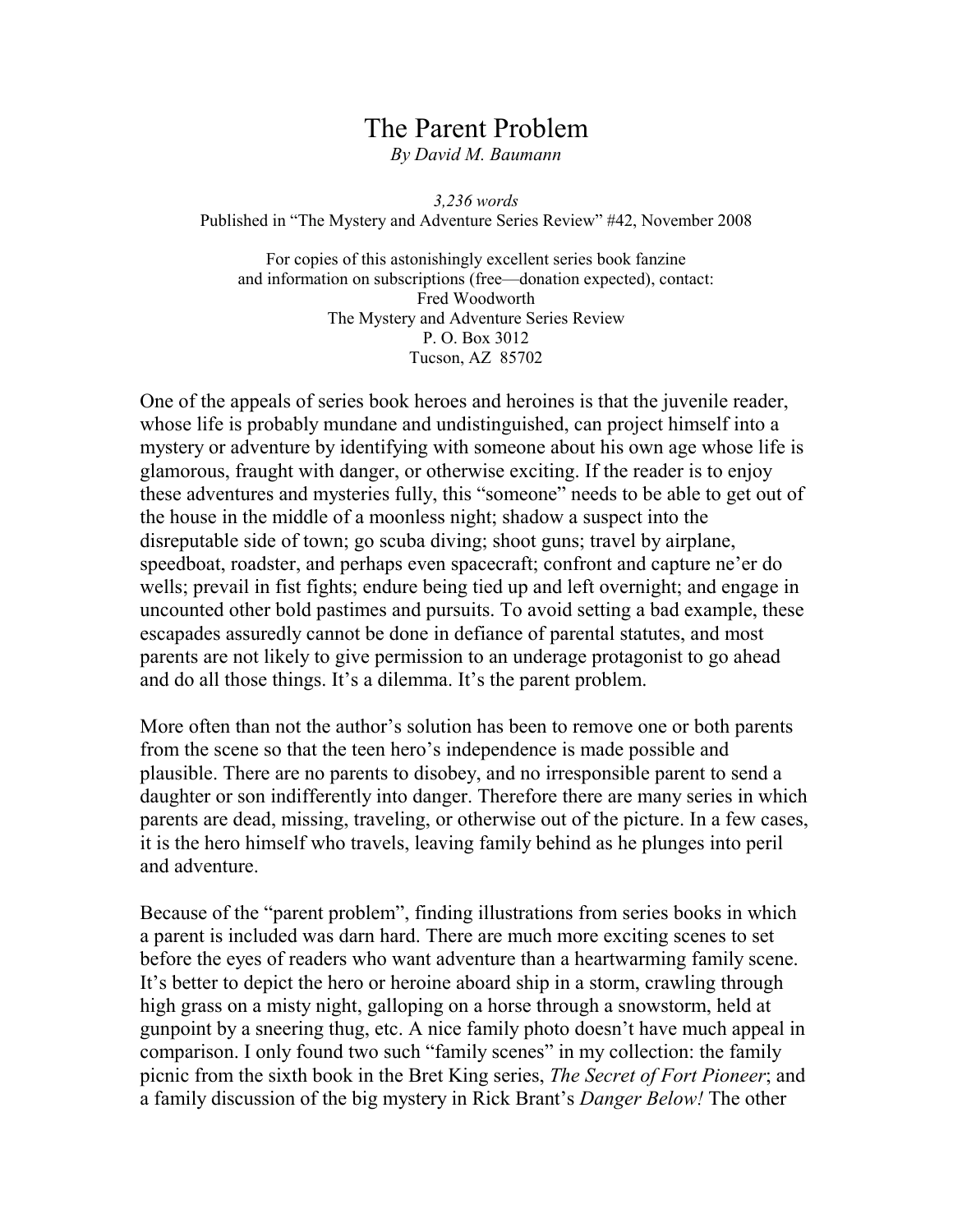illustrations in which a parent appears are action scenes in which the parent has a part. Probably the best known is the cover of Ken Holt's The Clue of the Phantom Car. And in this case Pop Allen is properly placed in the back seat. This illustration best portrays the "answer" to the "parent problem"—if they have to be there, they belong in the back seat.

Musing one day on this phenomenon in the series I have read or collected, I was moved to draw up a list of the kinds of family circumstances in which various heroes and heroines find themselves. After I had finished my list I was surprised by one datum that emerged, but I'll save that for last.

A quick sampling of series both well-known and obscure shows us a few expected patterns of "missing parents". The most obvious is the case when one parent or both are dead.

# The Dead Parent(s)

# The mother

Being the parent of a series book hero is clearly not a safe calling, especially mothers. If a hero's parent is dead, three times out of four it'll be the mother. Tom Slade<sup>1</sup> (the series began in 1915) enters the series book world with his mother dead and his father a pathetic alcoholic. Tom, the town hoodlum who has been responsible for much antisocial mischief, was "on his own" from an early age. But in the first book of the eponymous series, the new Boy Scout movement assumes a parental role, and a father figure in the person of rich philanthropist John Temple helps give hope and direction to the young man. Shades of Li'l Orphan Annie.

When we first meet Poppy Ott (the series began in 1926), we learn that his mother is dead and his father is a shiftless deadbeat. Under these tragic circumstances, Poppy assumes the responsibility for his own welfare and that of his father. "Poppy" is a nickname conferred upon him since he sells popcorn to provide his destitute father and himself with barely enough jack to care for themselves. Eventually the father is put on the straight path by his young son, and becomes an astute businessman who successfully runs a stilt factory that Poppy had founded.

Nancy Drew (1932) has her widowed father wrapped around her little finger. She occasionally seeks his advice, but Nancy is clearly independent of almost everybody, including her wimpish boyfriend Ned. The housekeeper Hannah Gruen has some influence but not much authority. The all-powerful, super-resourceful, and pseudo-humble Nancy does what she wants when she wants to do it. Her phenomenal success in everything she does is supremely aided by astounding

<sup>-</sup><sup>1</sup> See my article "Tom Slade, Four Series in One" in "The Mystery & Adventure Series Review", issue no. 33, published Spring 2000.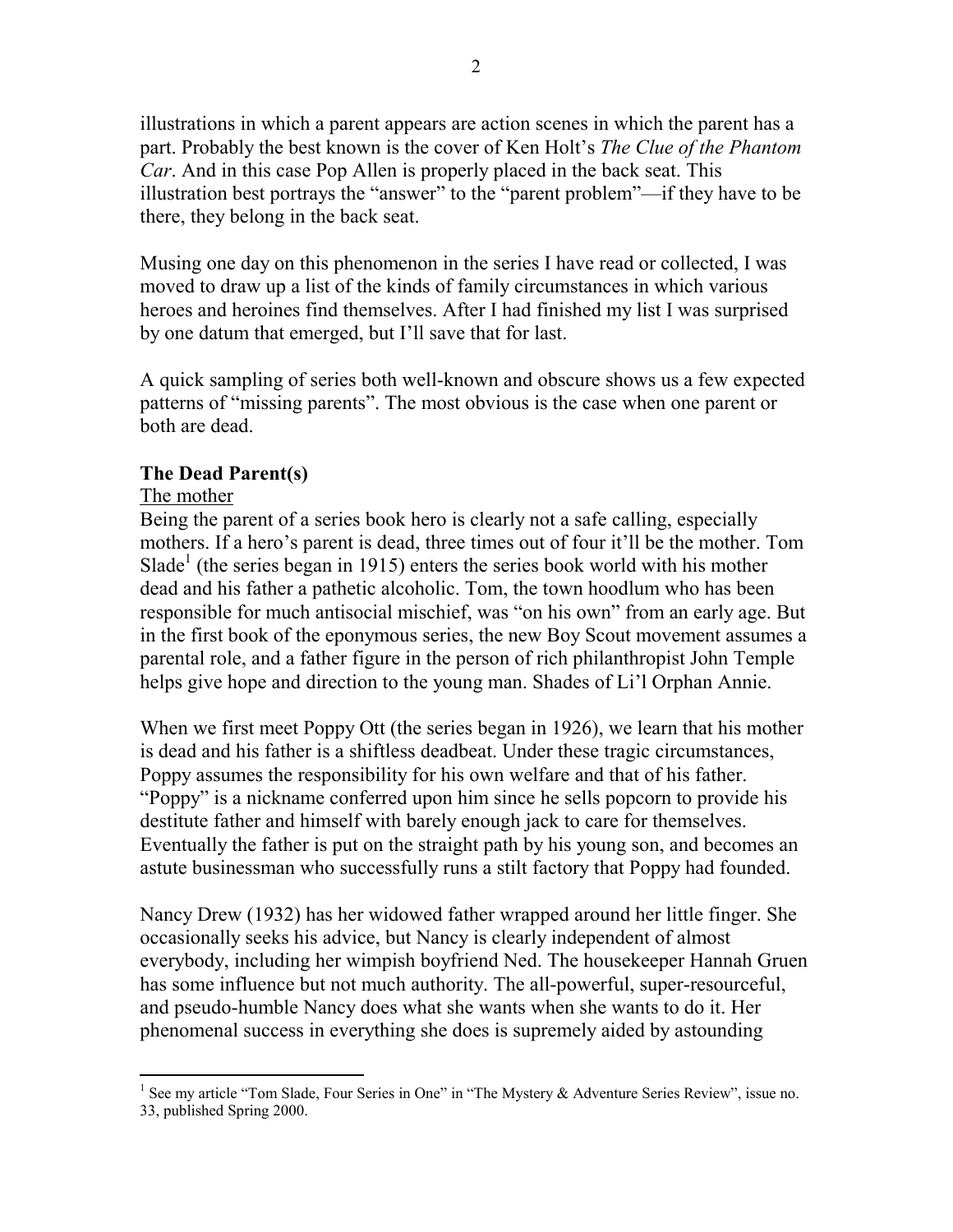good fortune, evident in the remarkably high number of amazing coincidences that further her purposes.

Skippy Dare's (1934) mother is dead, and his father is a down-and-out crook who's now trying to "go straight". Father and son are poor, outcast, alienates of society, bullied by cops and threatened and manipulated by crooks. This threevolume, surrealistic series reads almost like a noire "Lucy in the Sky with Diamonds".

Tom Quest's (1947) mother is dead, and in the first couple of books his father is missing. Even after Tom's father is found and rescued, he does not appear very often. Tom's "father figure" is the redoubtable, inimitable, mountainous Gulliver. Gulliver is so overwhelming that he easily overshadows even Tom Quest.

Ken Holt's (1949) mother has been long dead when the first book opens, and Ken's father travels a lot. I can't think of a single instance in which Richard Holt rescues his son, although Ken rescues his father in the first book. (Hmmm… Do I see another pattern emerging? Motherless Poppy Ott, Skippy Dare, and Tom Quest also "rescue" their fathers. As do the Hardy Boys more than once.) Richard Holt makes an occasional appearance in the series, but even then he comes across as a guest living out of a suitcase. The reader knows that he will be off to Tegucigalpa or Phnom Penn or McMurdo Sound before the weekend. Poor Ken spent his childhood in boarding schools and now lives with the Allens, an intact, two-parent, loving family who are parental substitutes.

### The father

Hal Keen (1931) has a rarely-seen widowed mother, but Hal, at nineteen, is old enough to be on his own. He is one of the "oldest" series book heroes. He was, perhaps, an experiment—a hero who in truth is old enough to be on his own, yet who also tries to appeal to juvenile readers.

Ted Wilford<sup>2</sup> (1951) has a mother who apparently visited a sperm bank to get her sons. Either that or Ted was found under a cabbage leaf or was brought by the stork. Ted's father is never mentioned at any time in the series—not as having died, fled, disappeared, been divorced, gone to prison, or been abducted by aliens. Curiously, there is no functional father substitute, unless it is the worthy editor of the newspaper for which Ted works, Christopher Dobson.

<sup>&</sup>lt;sup>2</sup> See my article "A Dark Horse Series" in "The Mystery & Adventure Series Review", issue no. 39, published Summer 2006.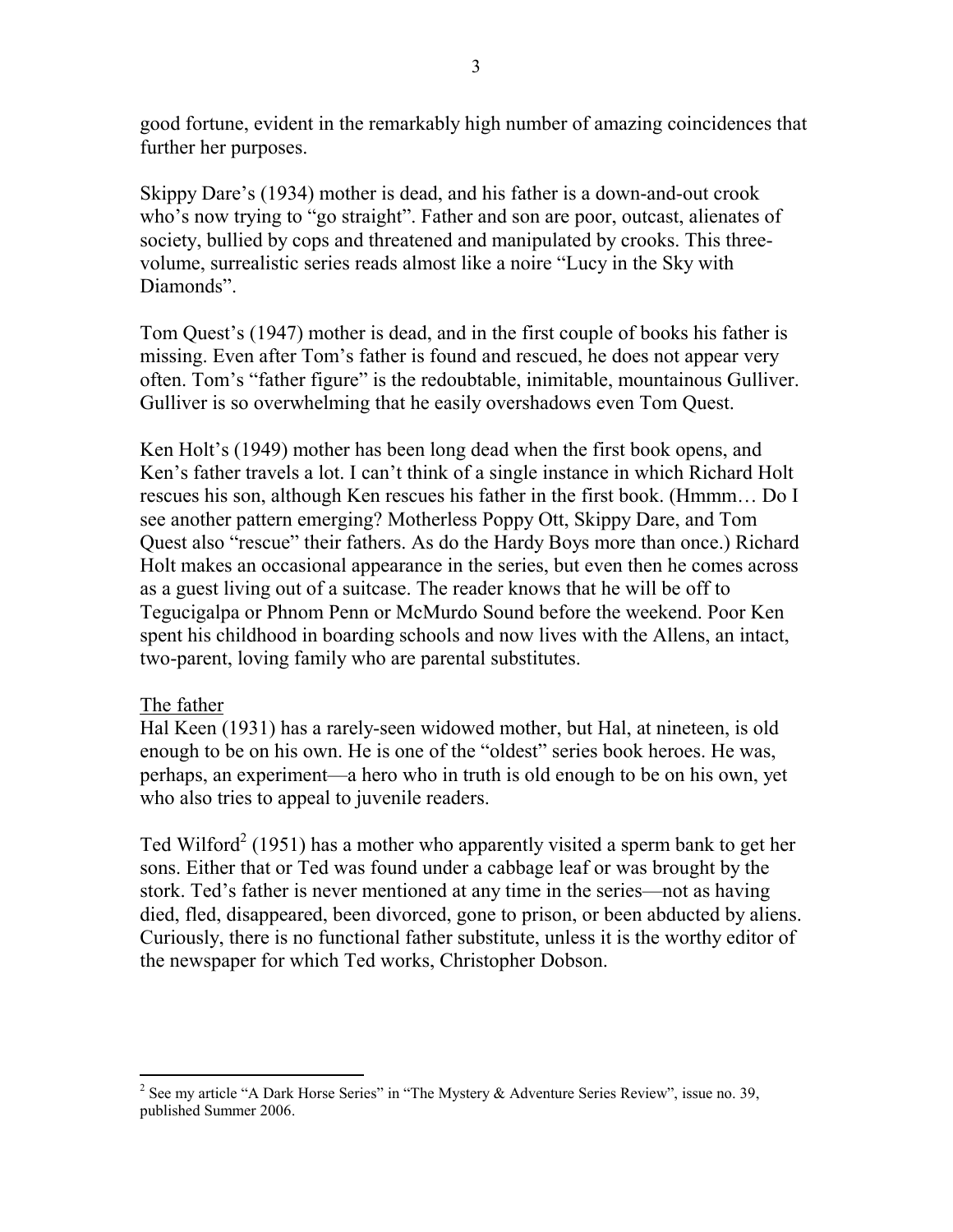### Both parents

Linda Craig (1962) and her brother Bob live on a ranch in or near the Mojave Desert in California. Their parents were killed in a car accident before the series begins, and they are now living with their grandparents. The grandparents are "youthful" and active, good parental substitutes. They combine the best of grandparents who indulge and even spoil their grandchildren with parents who discipline their children lovingly and do it well.

Bob Andrews and Pete Crenshaw, two of the Three Investigators<sup>3</sup> (1964), come from intact families but the parents are rarely seen. When they are, they are always supportive without being intrusive. Jupiter Jones is an orphan who lives with an uncle and aunt. Uncle Titus and Aunt Mathilda are not cruel by any means, but they do not come across as loving. Jupiter lives in his head and does very well there, but he suffers from his lack of genuine, caring parents.

### Phantom parents

Also common is the case when there is, or appears to be, an intact family, but the protagonist is nonetheless independent.

Don Sturdy's (1925) mother evidently suffers from a severe neurotic affliction that keeps her immersed in relentless anxiety. Though she has a cameo appearance in the beginning of most of the books, her pitiable state makes it easy to understand Don's wanderlust. Don's father is little better since he can barely make up his mind and caters to his wife's tragic, diagnosable pathology. It's very sad, since in the first couple of books in this series we learn that Don's parents and younger sister have turned up missing during a trip on the Amazon. At some point before the series began, then, his parents must have been brave and hardy travelers. Being lost in South America clearly unhinged them since, as soon as they are able to move, they flee to Egypt like scatterbrained escapees from an institution. When they are finally brought back home they never leave again. Parental influence over Don is really exercised by two admirable he-man uncles who serve as masculine role models without being rule-makers.

Parental presence for Frank and Joe Hardy (1927) consists of a habitually nearcipher of a nevertheless kindly mother and a father who is often absent. The "peppery" maiden aunt Gertrude tries to lay down rules in a haphazard and inconsistent fashion, but has no real authority. Passive-aggressive Laura Hardy sends her sons off to face indescribable danger with a brave smile and a few sandwiches, some cake, and milk, and then worries until everyone is home safe.

<sup>-</sup><sup>3</sup> See my article "The Three Investigators" in "The Mystery & Adventure Series Review", issue no. 40, published 2007.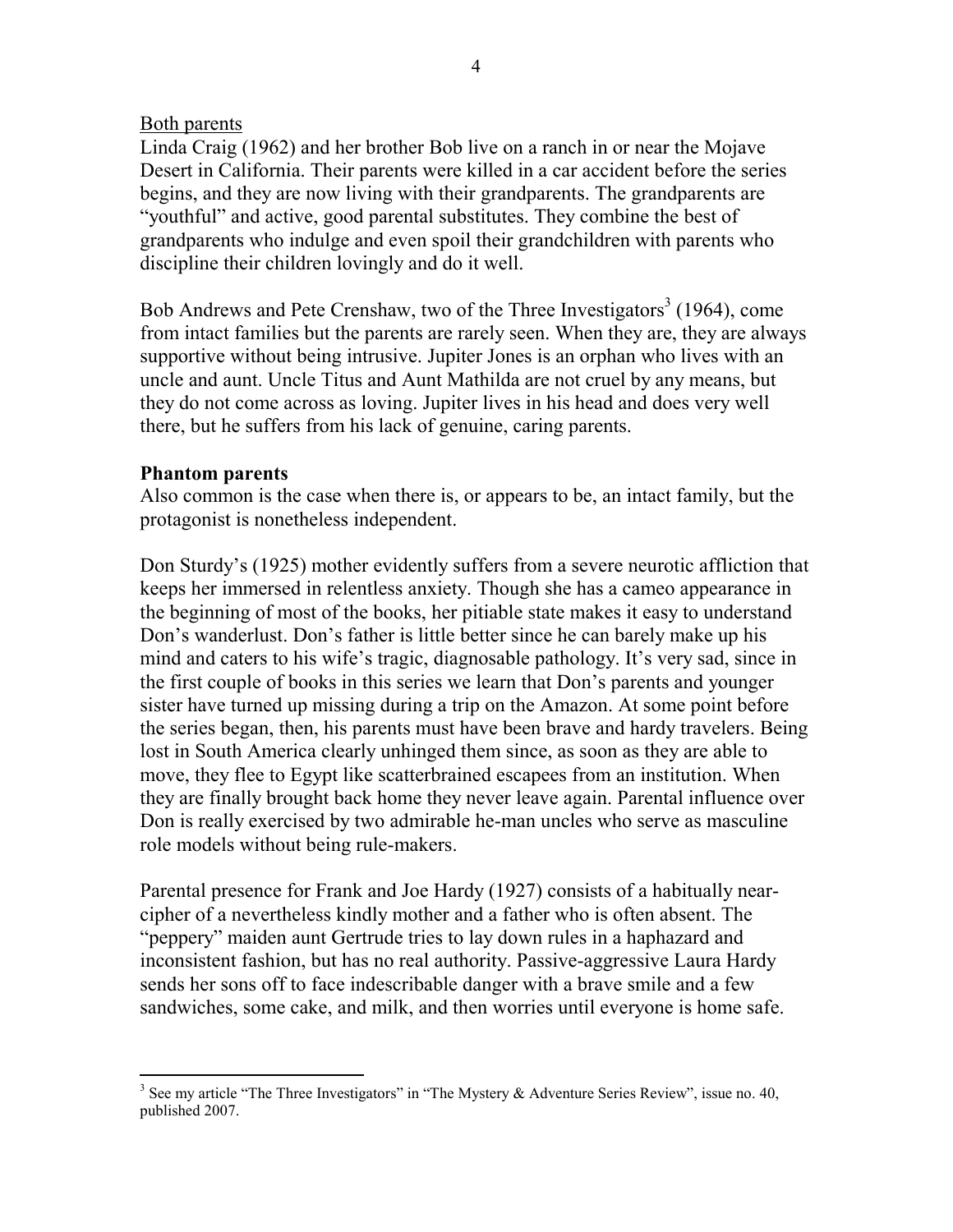The Mercer Boys (1929) come from intact families, but except for the first few chapters of the first book, the parents don't appear. The boys are resident in college or traveling on their own. Boarding schools or "prep" school stories were common in series books of the early twentieth century and thereby nicely solved the parent problem, but from the 1920s forward prep schools fell out of favor and that ploy was no longer used.

Connie Blair (1948) has a normal family and a twin sister, but Connie spends most of her time living away from home. She resides with her aunt. She is also a little older than most series book heroines and is able to work and travel on her own. The aunt's apartment provides a safe, family setting without being constraining. Mom, Dad, and sister are never far away but they can't interfere either.

Tom Stetson (1948) only appears in three books, all of them set in South America where Tom is under the tutelage of an uncle. The three stories all take place in a single summer. Tom's family is mentioned but never seen. If his parents knew what he experienced, however, and what his uncle led him into, they'd chain their son to the front porch until he was about forty.

Steve Grendon and Sim Jones, who styled themselves the "Mill Creek Irregulars"<sup>4</sup> (1958), have parents but they are a mixed bag. Steve's dad is usually reading the paper, saying nothing while his wife harangues their son. When he's finally had enough of his wife's vinegar tongue, he slams his hand down with his famous two words, "That's enough!" And then he goes back to reading the paper. Sim's dad is an asthmatic with a quirky sense of humor that shows that he cares about his son but which also keeps him at a distance; Sim's mother is rarely mentioned but seems to be a good sort when we see her. The "parental" influence comes from Steve's grandfather, a fine, old-fashioned gent in the best sense of the term, rife with wisdom. Truly, he is one of the best "parental influences" in the series book world, if not all of literature.

Sandy Steele (1959) is customarily in the company of a family friend, hired guide, or employer. He's not quite old enough to be completely on his own but when he's on his adventures he owes very little obedience to anyone either. Or maybe to put it better, the adults treat him with respect as if he were able to be a responsible person, and so he is.

Biff Brewster (1960) has an intact family, but after appearing on one page early in the first book, Biff's mother and sister are hardly ever heard from again. Biff's

<sup>&</sup>lt;sup>4</sup> See my article "1920s Wisconsin: The Mill Creek Irregulars" in "The Mystery & Adventure Series Review", issue no. 41, published 2007.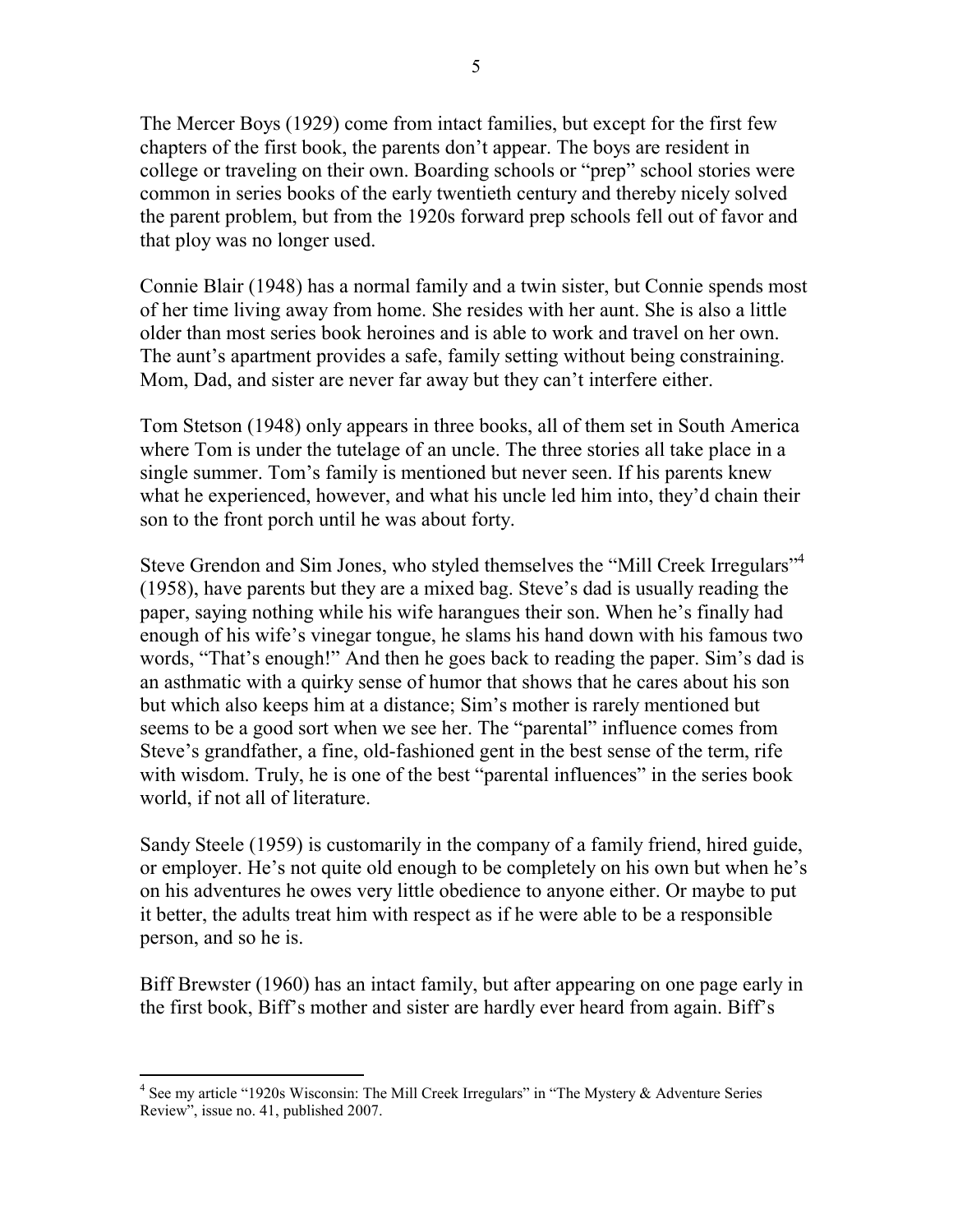father is sometimes a part of an adventure but Biff himself is usually on his own or under the care of an uncle, adult friend, or other parental substitute.

The Mad Scientists Club (1961) is comprised of too many boys to track down individually, but they probably all come from normal families; the families just don't play much of a part in the stories. All the adventures but one posthumouslypublished novel that pleads "somebody *please* edit me" take place on the Club members' home turf. The stories are set in the time when small towns were safe and kids could enjoy all-day and even overnight adventures without having to provide too many explanations or receive too many warnings. These are the halcyon days of "Leave it to Beaver", "Father Knows Best", "Andy of Mayberry", and "Ozzie and Harriet".

The Canadian Brad Forrest (1964) probably has an intact family, but we don't hear much about his mother. Brad is one of those heroes like Biff Brewster, Sandy Steele, and Don Sturdy who travel to a different exciting locale in each book in the company of an adult not a parent—usually an uncle or a friend of the family. Brad's father is occasionally present but usually sends Brad off to do some task which is, or turns out to be, incredibly dangerous.

Wynn Redford and Lonny Morris<sup>5</sup> (1975) are eighteen and pretty independent. Lonny is described as "the only son of a poor farmer", but little other than that is told of their families. However, Nancy Rae, one of the girls involved in this series, is being raised by a widowed father who's doing his best to bring up a frustrating, independent tomboy of a daughter.

# Intact, healthy, two-parent families

What surprised me after I had drawn up my list was how many exceptions there were to the "absent parent" rule, even among the popular series. There is a generous number of healthy, two-parent families in the series book world where the entire family is prominent in the stories. As I drew up a list of all those I could think of, its length and variety surprised me. I would have guessed that there were far fewer than these.

Jerry Todd (1923) comes from an extremely loving family, with perhaps the best father-son relationship in series bookdom. Here is small town America in the 1920s. Safe, mostly without overbearing government regulation, woods and river nearby, everything within walking distance. Students and fathers come home for lunch.

<sup>&</sup>lt;sup>5</sup> See my article "The Wynn & Lonny Racing Series" in "The Mystery & Adventure Series Review", issue no. 38, published July 2005.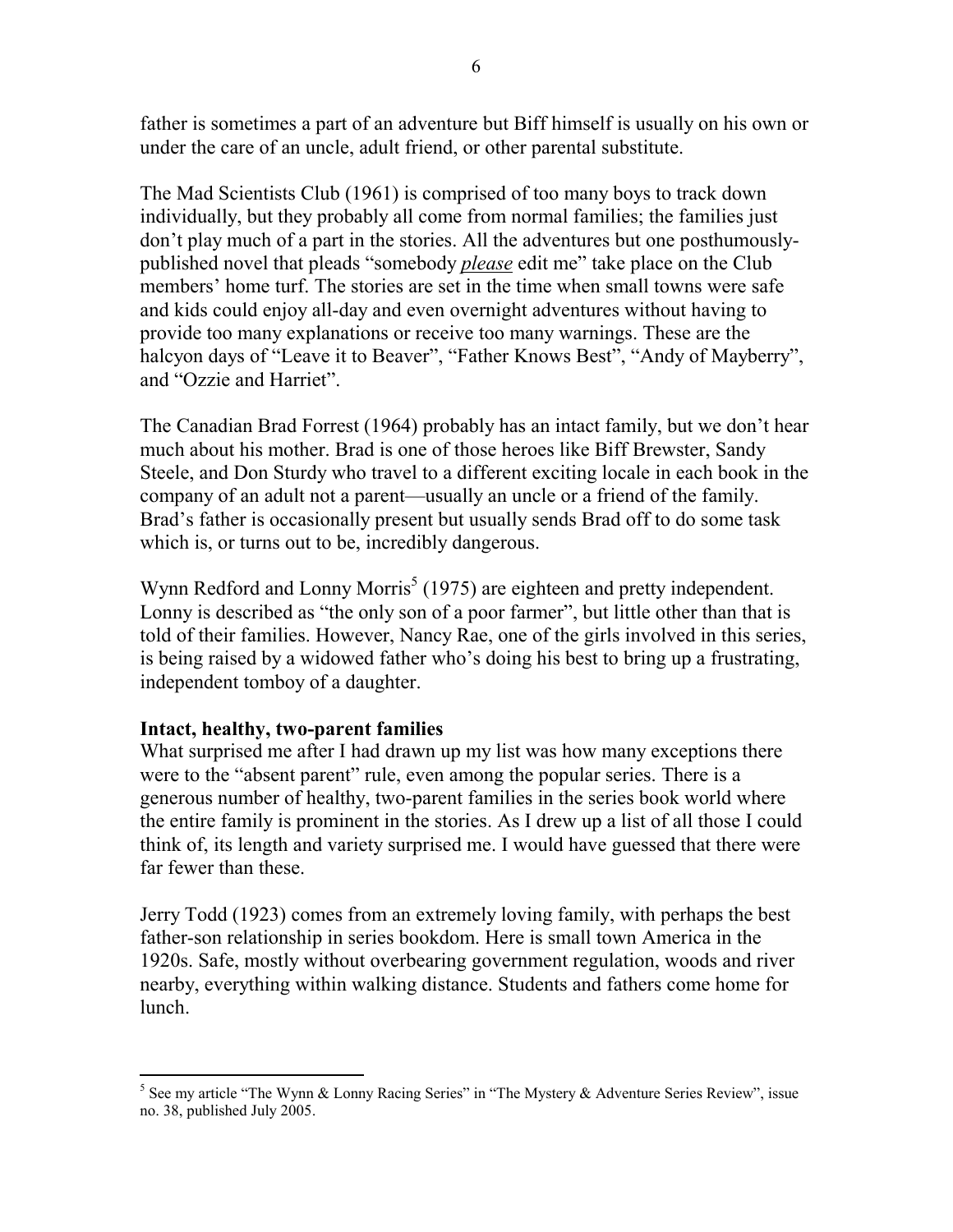Roy and Teddy Manley, better known as the X Bar X Boys (1926), come from another solid two-parent family with excellent familial relationships all around. Younger sister Belle Ada adds a lot to the stories. Dad is a sure-fire, sure-shot ranching cowboy who exercises authority the way it ought to be exercised—never shaming anyone, always on the mark, and intending to upbuild whomever he talks to, whether it's an employee or a son or daughter. Mom is spunky, beautiful, and self-confident. She does a heckuva lot more than make sandwiches for the men to put into the saddlebags, and Dad and Mom are genuinely loving and respectful to each other. Because of this, Roy and Teddy have a good relationship as brothers and are given plenty of freedom and responsibility without ever having to have a parent die or fade into the background.

Similarly, Rick Brant (1947) has a younger sister, Barby, with mother and father. Rick's best friend, Scotty, however is orphan. They don't live in a ranch house like the X Bar X boys, but they do have family-type meals with all the scientists gathered around. As the stories unfold there's not too much emphasis on the Brant family, but (except for Mrs. Brant's first name) none of the family members is invisible. We see 'em all at one time or another, in good measure.

Frenchy Beaumont (1953) likewise comes from an intact family—with SIX younger sisters (!!). The girls are frequently named but never interfere. The family does put up with a loafer-moocher of an uncle, but he provides a palette full of color with his eccentricity that almost makes up for his leeching off of his hardworking brother.

Tom Swift, Jr. (1954) and his sister Sandy come from a normal family. Well, normal, I suppose, for a family that owns a humungous corporation; is internationally known; is no doubt on a first-name basis with every corporate CEO, elected politician, and head of any law-enforcement agency; and whose eighteen-year-old son is a genius of the kind that can solve perpetual motion and square the circle with a little sweat with one long night's work. And some spicy rattlesnake soup at 2:00 a.m. from Chow Winkler.

Brains Benton (1959) and Jimmy Carson come from intact families. Brains is an only child and Jimmy has an older sister. Here is another attractive view of small town America. Bicycles are sufficient for getting around. Brains has a lot of independence but Jimmy's parents have some rules. The rules, however, are not unreasonable, and would have been easy for juvenile readers of the time to identify with.

Bret King (1960) and his family are very like the X Bar X Boys. Maybe ranch life is good for families, marriages, and children. A great place to grow into strapping manhood. The feel is almost chivalrous, which ain't bad.